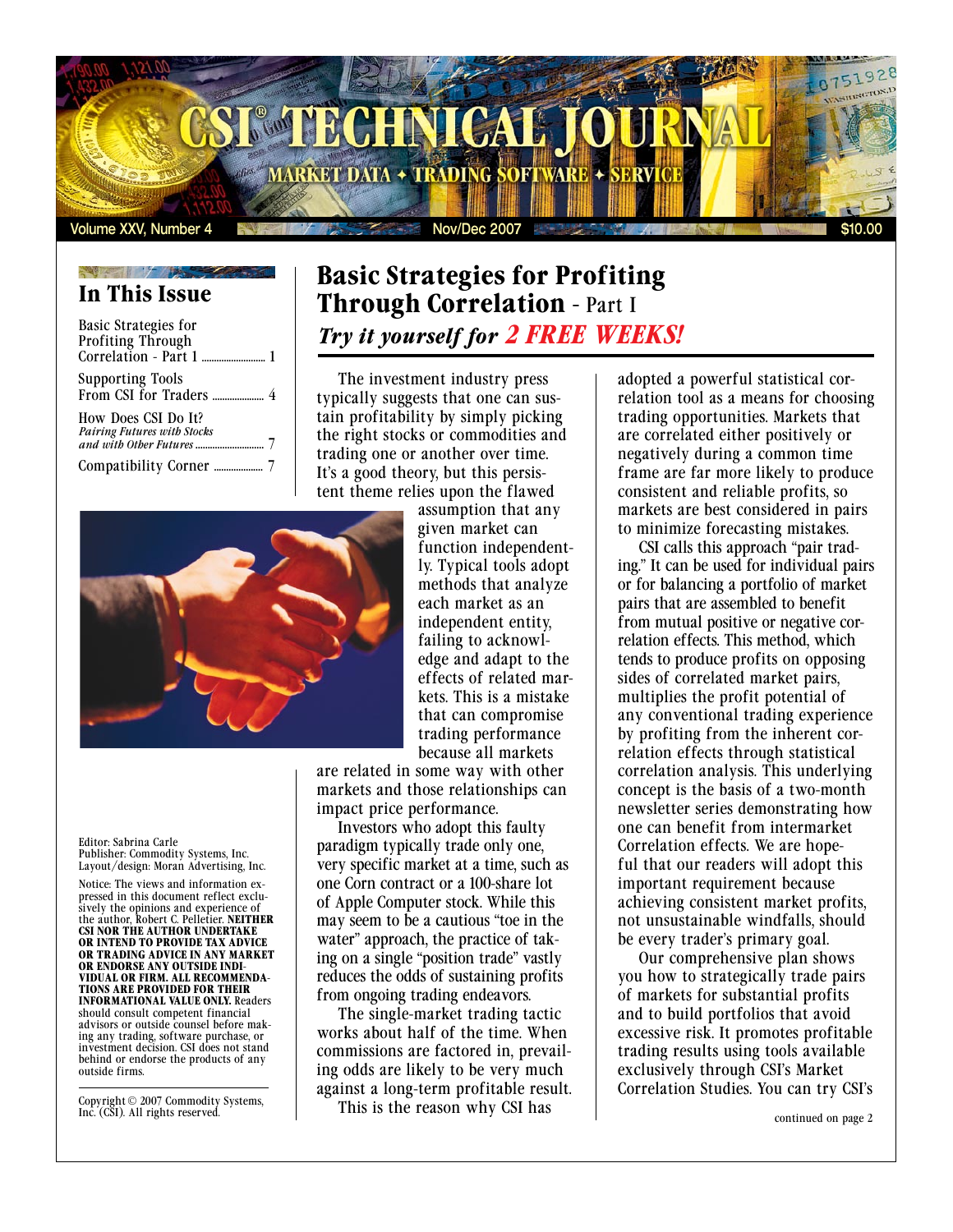#### **Basic Strategies...** continued from page 1



*You can experience a FREE 2-WEEK TRIAL of the CSI Correlation Studies. Sign up now at www.csidata.com/freetrial.*

CSI will be closed for voice communication on Tuesday, December 25th for Christmas and Tuesday, January 1st for the New Year's Holiday. The CSI host computer will be accessible as usual, and data from any world exchanges that are open will be available at normal posting times.

Correlation tools for free and learn how carefully paired investment opportunities can produce exceptional profits. Use your free trial to see the enormous profit potential of this amazing set of trading tools.

Although not explored by most market analysts, the pair trading conventions pioneered by CSI reveal untapped opportunities from among billions of potential trades. CSI's database and supporting tools greatly help with trade timing, selection and verification, whether you trade stocks, futures or a combination of the two. Precise online instructions will guide you through the process, and this newsletter will help get you started.

#### **The Correlation Analysis**

Here's how it all begins: A couple of hours after the end of each trading day, CSI internally posts tabular results from a comprehensive exercise that takes place on a great many high speed processors. Tapping into the CSI database, which consists of daily open, high, low, close, volume and open interest statistics and spans over 50 years, these computers derive the positive and negative statistical correlation levels (correlation coefficients) between over 6 billion pairs of stock, funds and futures on each trading day. The CSI Market Correlation Studies use the peerless CSI database as the source, but they also take the data to a new level of harnessed power through specialized calculations that are not available elsewhere.

Customers use the intuitive CSI Market Correlation Studies search engine found on the CSI website to scan the database of correlation coefficients. The scanning process lets you uncover promising opportunities and potential conflicts from among the market pairs examined each and every day. These could be domestic

or international, and may include unusual market pairings that would likely have gone unnoticed without the help of CSI data services and this innovative product.

### **Give it a Try**

Here is how you can use the CSI Market Correlation Studies for TWO WEEKS at no cost and with no financial obligation: First launch your web browser (usually Internet Explorer). Next engage the subscription sign-up page on the CSI website at www.csidata.com/freetrial. Complete and submit the registration form and then check your e-mail to receive the required three-letter User ID and User Number. These will be sent to you automatically within a few seconds of your submission. Next return to the web page and use the link to access the Login page of the Correlation Studies. (On your next log-in you can access these studies by going to the CSI website at www.csidata.com and clicking "CSI Market Correlation Studies" at the top of the screen.)

Once you successfully sign on, you will see several tabbed options across the screen. The third from the right says, "One vs. ALL." This refers to an analysis that discloses statistical levels of correlation between any one market of your choice and all others. Take a moment to decide on one market that you might want to trade, such as Cocoa (symbol CC). Your choice isn't critical. You can try another at any time, but it is good to have a familiar starting point.

Now click the "One vs. All" tab and then enter the symbol for your chosen market into the "Symbol or Name" box. If you only know the name (not the symbol), enter the name in the simplest form possible. When you submit the form, you will be offered a list of markets with similar names from which to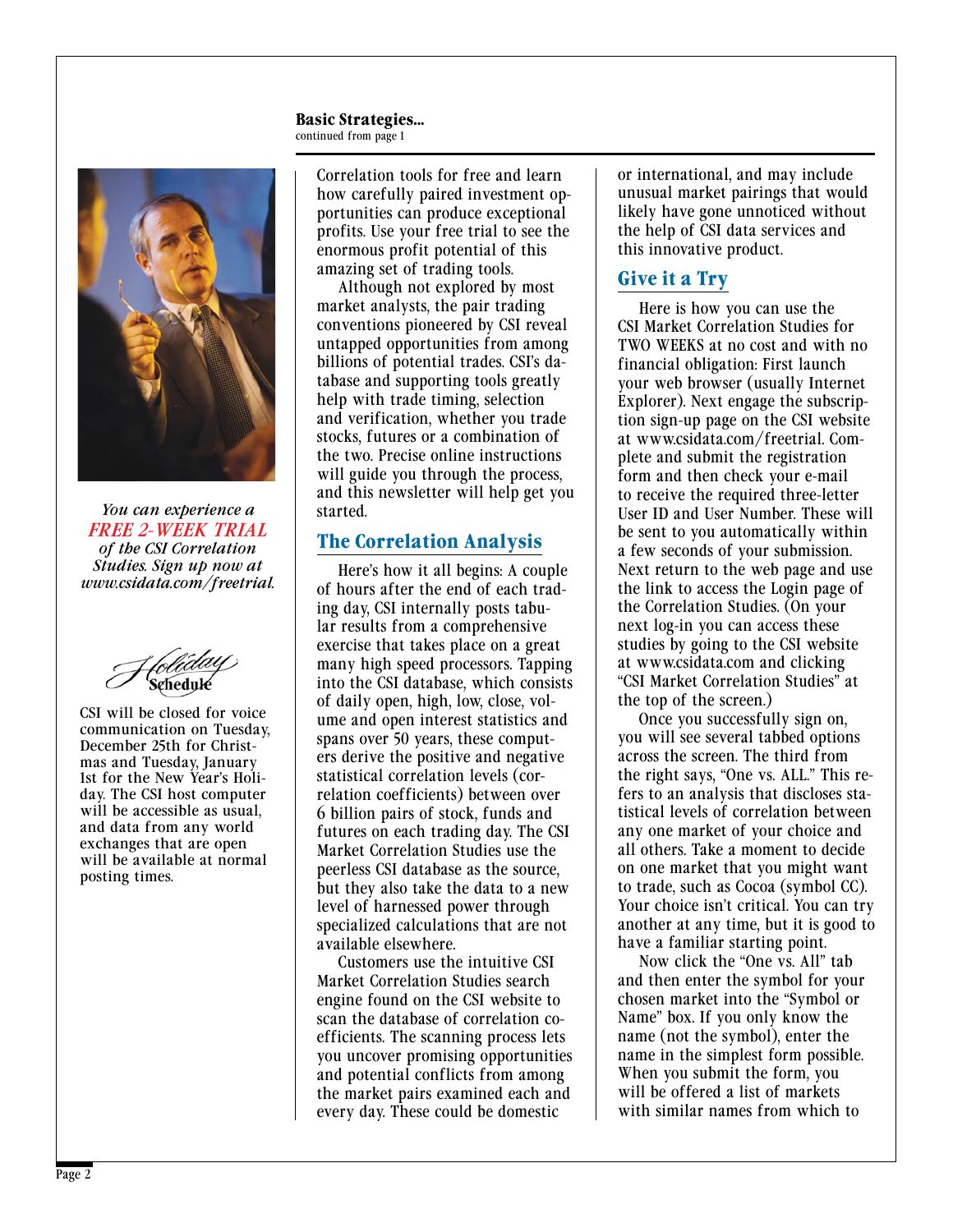choose. Next identify whether your symbol choice represents a stock or a commodity, and then click [View] to launch the search.

There are other parameters on this screen that could be adjusted to refine your search, but the default entries provide a broad, comprehensive analysis with reasonable guidelines. Feel free to adjust your inputs as you become more comfortable with the system. If you would like to know more about the choices, click the [?] (question mark) button beside any of them for a full explanation.

The search engine will examine every possible combination between your market and all others in the CSI database or the subset of the database for the levels you have chosen. These will have already been computed in advance before you made your choices so that the correlation level is known for all pairs of stocks and futures, but the scanning could take a few seconds.

#### **Scanning Results**

Your search results will display as a list of markets that show the selected correlation levels with your selected market. There are over 8,000 world futures markets and more than 80,000 world stocks and mutual funds in the CSI database, so your search is likely to turn up a market or two that you don't know. This won't be a problem because the comprehensive correlation engine will plainly show the name and symbol for recommended markets, and those symbols act as links to full details, including the exchange, a price chart, etc. The results are sorted by the strength of the correlation between each pair.

In addition to correlation values, the CSI Market Correlation Studies also produce and evaluate a Z-score for each pair shown. The Z-score, also referred to as a "Signal line," is a

powerful secondary calculation that measures the significance and direction of a market pair's statistical separation for the final day on file.

Figure 1

Both of these figures of merit are used by traders to measure the expected immediate profit opportunity for each pair. (See Figure 1.)

Examine the list and seek out those markets that you might like to pair trade with your chosen market. Desirable attributes would be the combination of a high correlation value (greater than, say,  $+/-0.75$ ) and a high Zscore (usually greater

than  $+/-1.9$ , and other personal preferences, such as the exchange, trading currency, price, etc. For our example, we'll focus on the first pair, CC with Euronext Cocoa (LCC).

The screening results are the launching point for in-depth analysis of any pair of markets. Simply click on the name or symbol to see

more information. First you'll see a table showing the correlation rank for this pair over many time periods (Figure 2). Ideally, the level will be consistently high, but, as you'll learn later, this may not always be necessary.

As you'll notice here, commodities tend to maintain consistent relationships with other commodities over

the entire historical period of coverage. When analyzing one commodity vs. another related commodity, ex-



vs.

#### **All other Commodities and Stocks**



"One vs. All" results

**Cocoa on CSCE** Figure<sub>2</sub> Symbol: CC. Csinum: 3 vs. **Cocoa on EURONEXT(LCE)** 

|  |  | Symbol: LCC, Csinum: 49 |  |
|--|--|-------------------------|--|
|--|--|-------------------------|--|

| Time Frame <sup>[2]</sup> |                   |                                   |  |  |
|---------------------------|-------------------|-----------------------------------|--|--|
| # of Years Back           | <b>Start Date</b> | <b>Rank Correlation</b>           |  |  |
| 2 Years                   | 20051112          | 0.987                             |  |  |
| 5 Years                   | 20021112          | 0.990                             |  |  |
| 10 Years                  | 19971112          | 0.985                             |  |  |
| 15 Years                  | 19921112          | 0.974                             |  |  |
| 20 Years                  | 19871112          | 0.983                             |  |  |
| 25 Years                  | 19821112          | 0.990                             |  |  |
| 30 Years                  | 19771112          | 0.993                             |  |  |
| 35 Years                  | 19721112          | 0.993                             |  |  |
|                           |                   | End of history for market symbols |  |  |

Correlation ranks over time

continued on page 4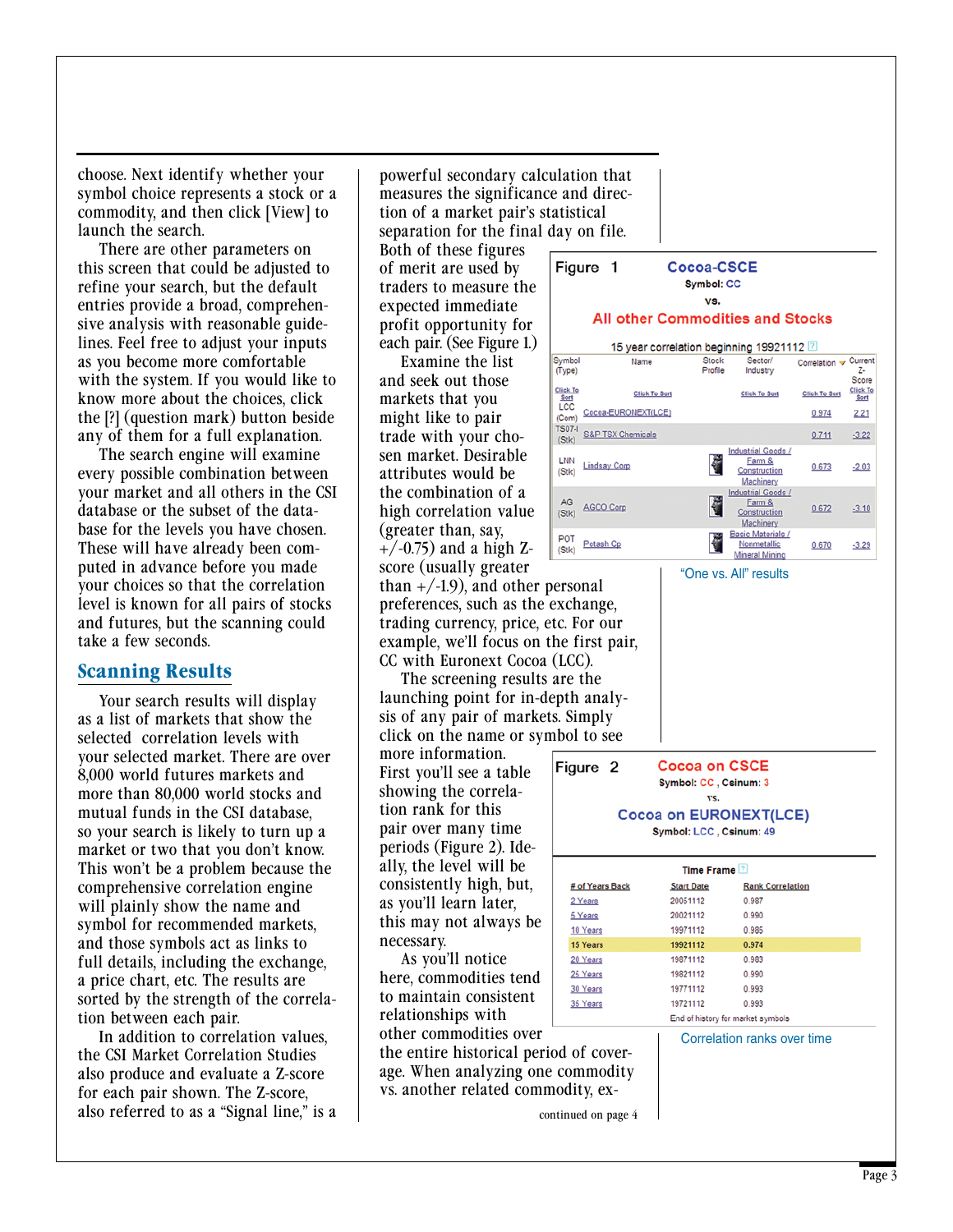**Basic Strategies...** continued from page 3

## **All the first that the contract of the contract of the contract of the contract of the contract of the contract of the contract of the contract of the contract of the contract of the contract of the contract of the contra**

#### *Supporting Tools From CSI for Traders*

*CSI offers a broad range of tools that help in generating and certifying trade recommendations. CSI's Unfair Advantage system, which provides daily updates with charting and analysis is strongly recommended as a companion to the web-based Correlation Studies.* 

*The Trading System Performance Evaluator (TSPE), which is part of UA should be consulted to aid in the trading evaluation process. TSPE can certify your trading record and provide the confidence you need to proceed with your ongoing trading. The Market Specifications within UA are very helpful in supplying trading hours, sponsoring exchanges, futures contract sizes, weights and measures, the country of origin, the currency used, point size, first trading date and more. There is also graphing software with a wealth of technical indicators.* 

*No matter which of CSI's everexpanding analysis offerings you use, your objective should be to achieve profits through buying and selling investment vehicles. In short, buy low; sell high - in whatever order you choose.* 

pect fairly consistent correlation into the past because a commodity's use and focus generally remain consistent over time. The example of two different cocoa markets in Figure 2 carries the tendency to the extreme.

Stocks, on the other hand, take on a slightly different perspective as a company grows and matures into different markets and other activities. When examining stocks, be aware that the more recent periods of relevance for any company can change as management explores new opportunities for profit. Therefore, the trader should carefully interpret all historical information with a consistent homogeneous focus. Stocks and commodities can be traded together, but the trader should know the markets proposed and avoid inconsistent or false interpretations.

#### **Watch out for Coincidence**

An important aspect of trading correlated markets is to be wary of coincidence causing high correlation values. Know your markets and try to discern the relationship before launching any trade based on correlation. Analysts can discover interesting relationships by asking questions or by simply examining the "Profile" link that is available for each stock in the scanning results. That little "face-image" icon for stocks on your Correlation Results screen (see Figure 1) may help in understanding the dynamics underlying the relationship between correlated pairs. Clicking on that face image will often disclose surprising details about the nature and business focus of the company. If no logical relationship can be discerned, coincidence may be at hand and the pair should be avoided.

Scroll down to view a Z-score chart showing normalized values for each of the two markets in the uncovered pair (color coded in red and

blue) and observe a green or gray Signal Line, which reflects the combined Z-score shown in the tables.

Figure 3 shows two highly correlated commodities, Cocoa traded on the CSCE and Cocoa traded in London. Their close relationship is obvious from the tight oscillations of their individual Z-scores. Note how the blue market (Euronext Cocoa) and the red market (CSCE Cocoa) take turns being the relatively higher or lower priced market. These red and blue lines show you which market is overpriced (a shorting opportunity) and which is underpriced (a buying opportunity).

When these two markets diverge significantly, a strong positive or negative Signal Line Z-score alerts you to the fact that correlated markets have temporarily fallen out-of-sync with each other. Because they are correlated and tend to move together, they are quite likely to return a handsome profit to the investor who simultaneously buys the underpriced market and sells the overpriced one.

The green Signal Line graphically demonstrates the difference in Z-scores for the two markets shown in red and blue. This example identifies a couple of major opportunities for profit when these two cocoa markets diverged. Each time the green signal line spikes at or above  $+/- 2.0$  and begins to regress, it may represent a striking opportunity for potential financial gain.

#### **More on Interpreting Signal Line Z-Scores**

An examination of the Figure 3 Zscore chart reveals that when highly correlated markets (that is, markets that tend to move together) get out of step with each other as indicated by high Signal-Line Z-scores, profit opportunities result. Traders choose a significance level for the pair and mentally draw a horizontal line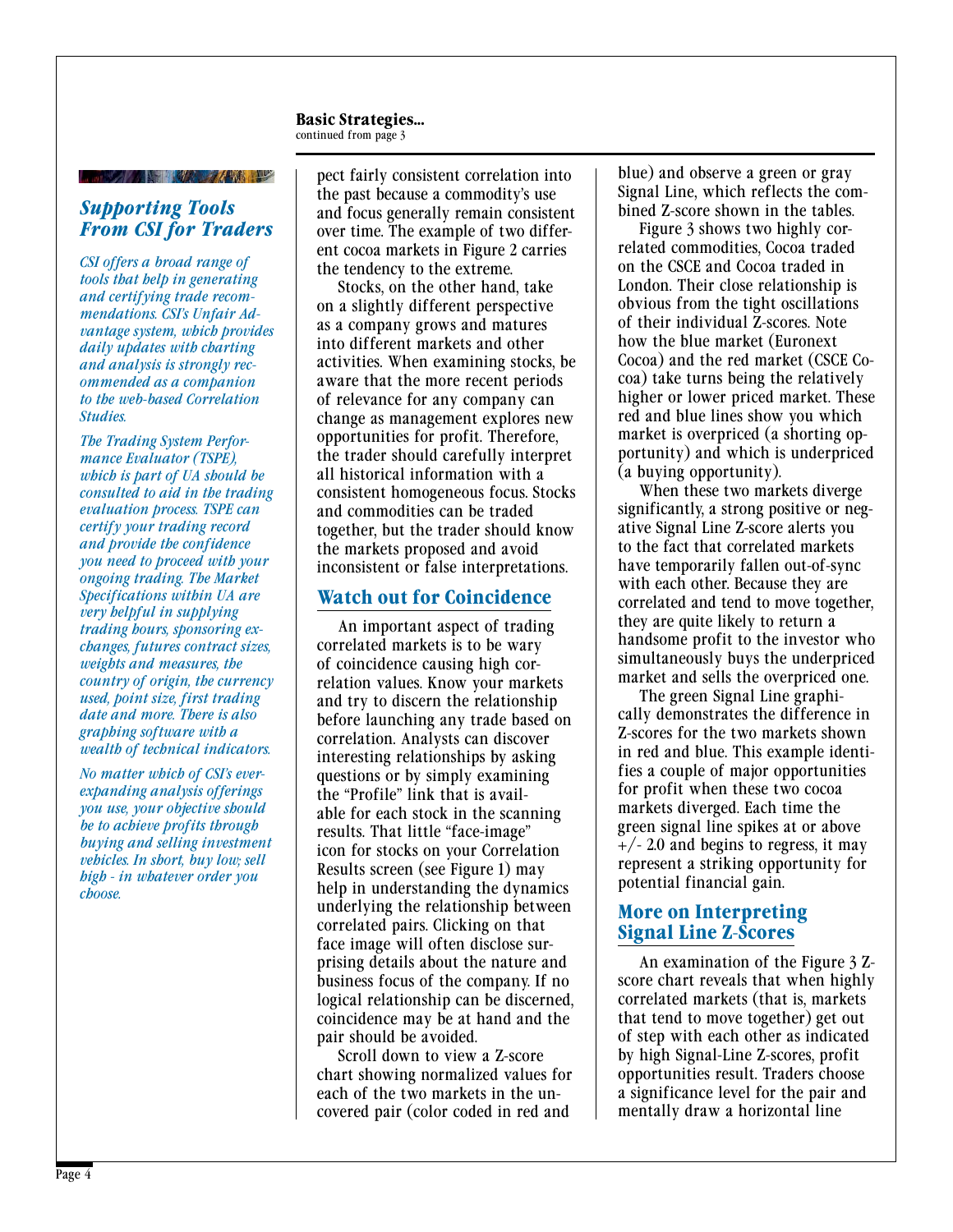at that level on the chart. When that level is reached by the Signal Line in the appropriate direction, a pair trade is strongly suggested. The better you understand Z-scores, the better you can use this tool.

The Signal Line Z-score can be thought of as a statistical measure of dispersion between any pair of related markets. Z-scores in traditional analytical frameworks are calibrated in standard deviation units. They fall between - 3.0 and +3.0 standard deviations of dispersion about ninetynine percent (99%) of the time. Signal Line Z-scores greater than plus  $+/-2.0$  are very significant, and represent strong profit opportunities over 95% of the time. Notice that when the red and blue lines touch, the Signal Line Z-score is zero (0).

#### **Trading Positively Correlated Markets**

The green "Signal Line" reflects the Z-score of the spread between the Z-scores of the two markets being analyzed. It is normally used for evaluating positively correlated markets. For highly positively correlated markets, signal line values near zero indicate that the two markets are in-sync with their normal relationship. The greater the green signal line value (either positive or negative), the more out-of-sync the markets are. Signal Line values greater than 1.9 or 2 are considered significant, highlighting fluctuations in price between the two markets that may be tip-offs for good spread (pair) trading opportunities. The CSI Correlation Study shows you which market is overpriced (a shorting opportunity) and which is underpriced (a buying opportunity) along with the Z-score difference. Use this information and your own knowledge of market relationships to find exciting spread opportunities!

#### **Gray Signal Lines in Negatively Correlated Markets**

A gray "Signal Line" is typically used in evaluating negatively correlated markets. (Situations where when one market advances the other is likely to fall, and vice versa.) This Signal Line behaves like the average of the Z-scores for each of the markets. If

either market is reaching historical highs or lows, the Z-score of the difference will be elevated in absolute value. This is especially true when both markets are making historical moves in opposite directions.

Strongly negatively correlated markets tend to move in opposite directions, so their divergence is a confirmation of significance, which is reflected in a high (positive or negative) Signal value.

#### **Be Aware of Small Differences**

A Z-score of +3.0 is 50% greater than a Z-score of  $+2.0$ ; which may appear to be very significant on the graph; however the significance measure in probability terms would compare roughly 95% with 99%, or about 4% greater. The trader should be cautioned to accept the 50% improvement over the 4% improvement before acting on the difference. Although the significance scale is shown in linear units, the converted probability terms may show minimal levels of significance. For example, the equivalent probability for three sigma would be in the neighborhood of 0.99865 in a normally distributed population. A four sigma





This graph shows color-coded Z-score charts for CSCE Cocoa (red) and Euronext Cocoa (blue). Their close relationship is obvious from the tight oscillations of their individual Z-scores. When these two markets diverge significantly, a strong positive or negative Signal Line Z-score (in green) alerts the trader to a possible spread trade situation. Profits can be garnered when correlated markets return to their normal relationship.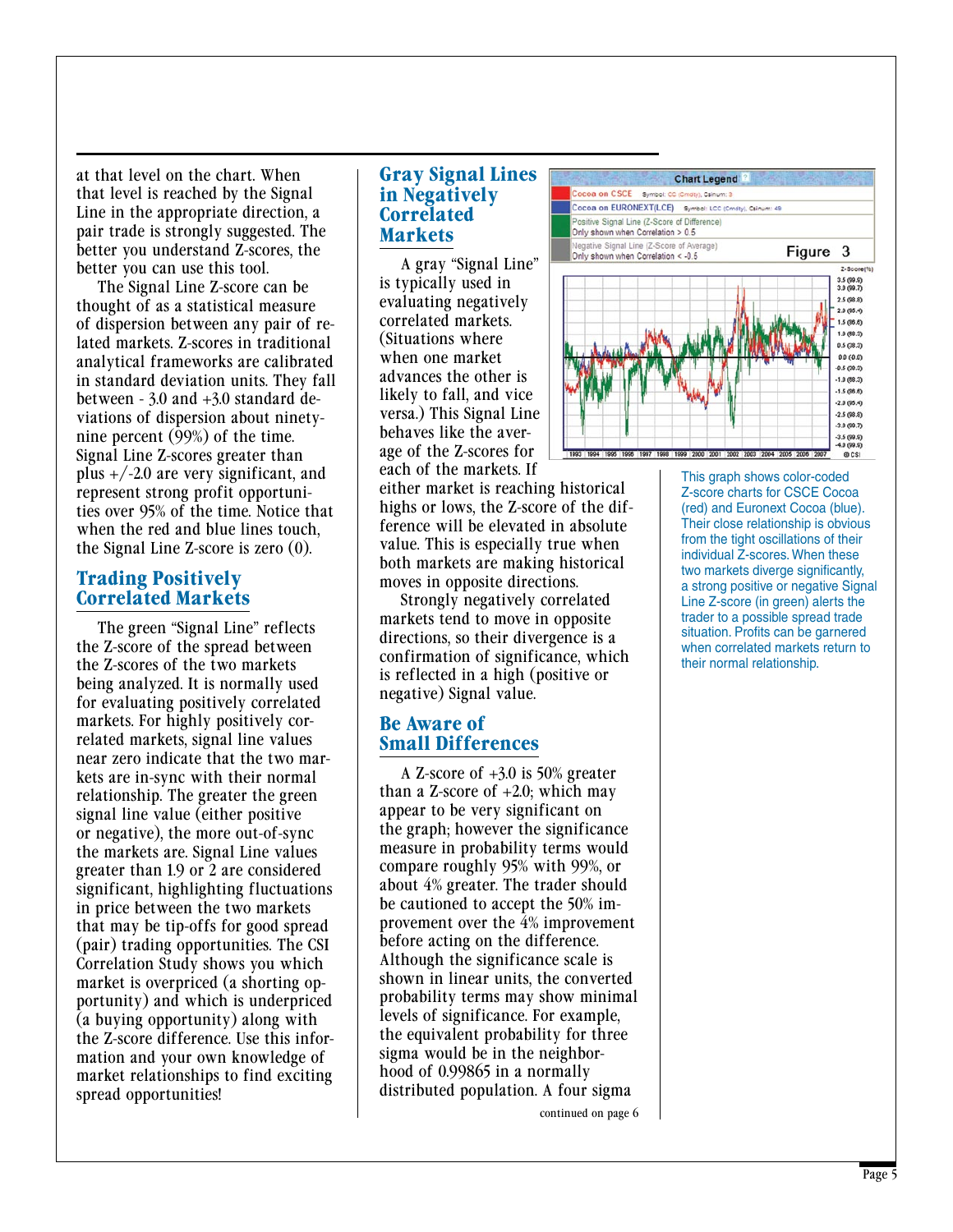#### **Basic Strategies...** continued from page 5



*"Users of this system should execute a daily scanning and screening of the Correlation database to keep abreast of all current opportunities."*

Notice: There is a serious risk of loss in stock and futures trading. CSI does not recommend any specific trading pursuit. Each trader must carefully examine his or her own financial situation and risk tolerance before taking on any trade. Never risk more than you can afford to lose. Traders should thoroughly check out what we report and verify your own comfort level with any trading system before entering into a trading situation.

opportunity would indicate a probability of perhaps 0.999683. In terms of probability, there isn't much of a difference, and what difference there is may be attributable to sampling error or the market data stemmed from a non-normally distributed population of events.

#### **Trading Recommendations**

I hope you are following along in your own FREE 2-WEEK trial of the CSI Market Correlation Studies. If so, keep scrolling down from the chart to find a wealth of information for trading the selected market pair. Various tables display suggesting position sizes to balance risk, profit potential, current pricing data for individual contracts and stocks, etc. One table labeled "Possible Entry Rules" explains the general system for trading the markets. The "Rules" reveal that the Z-score (Signal Line) may be viewed as a rough gauge of opportunity potential for selling the statistically higher priced market and buying the statistically lower priced market in a positively correlated pair, and for buying or selling both markets in a negatively correlated pair. Choose positions only if the magnitude of the Signal Line Z-score is sufficiently large to accept the risk.

These "Rules" are not requirements, and are certainly not to be taken as customized trading advice. They are intended as rather loose guidelines. In my view, how the user reacts to high Signal Line Z-scores (sigma levels) should be based more upon probabilities than on the actual sigma reports. An extreme reversal in probability may identify opportunities that sigma levels may overlook because of sampling error. My point in advancing this idea is to help customers recognize an opportunity to launch or reverse a trade based upon probabilities and attempt to follow through on the rule to wait

for a statistical reversal in market direction before reversing your trade direction. Once taken, the pair trade might be held until the Signal Line Z-score returns to equilibrium (zero) or even longer if the pair tends to oscillate in opposite extremes. Losing trades should be abandoned quickly through stop-loss orders.

#### **Expanding Your View**

After exploring one opportunity, you may wish to return to the list of paired markets by clicking the [Back] button. You will, no-doubt, find that some pairs should be immediately rejected because of low liquidity or volume. Nevertheless, each scan will likely uncover striking pair-trading opportunities. These are obvious from their strong positive or negative correlation levels and strong Signal Line Z-scores that indicate statistically significant separations between pairs. Users of this system should execute a daily scanning and screening of the Correlation database to keep abreast of all current opportunities. Some will return immediate profits; others can take a few days or weeks to mature. Eventually, most correlated market pairs reach an extreme level. The timing for trade launch is important for maximizing profits, but it is up to the user to identify the moment to act.

Correlation analysis can also be used to confirm a third party advisory service's directional recommendation for a particular market. Use the One vs. All scanning technique to see how a market is behaving relative to its hypothetical pair-trading partners. If the prevailing recommendation from the Correlation Studies and the third-party software jibe, then consider the recommendation confirmed. If no confirmaiton can be found through correlation analysis, it might be best to reject that given trade.

If you have been following along,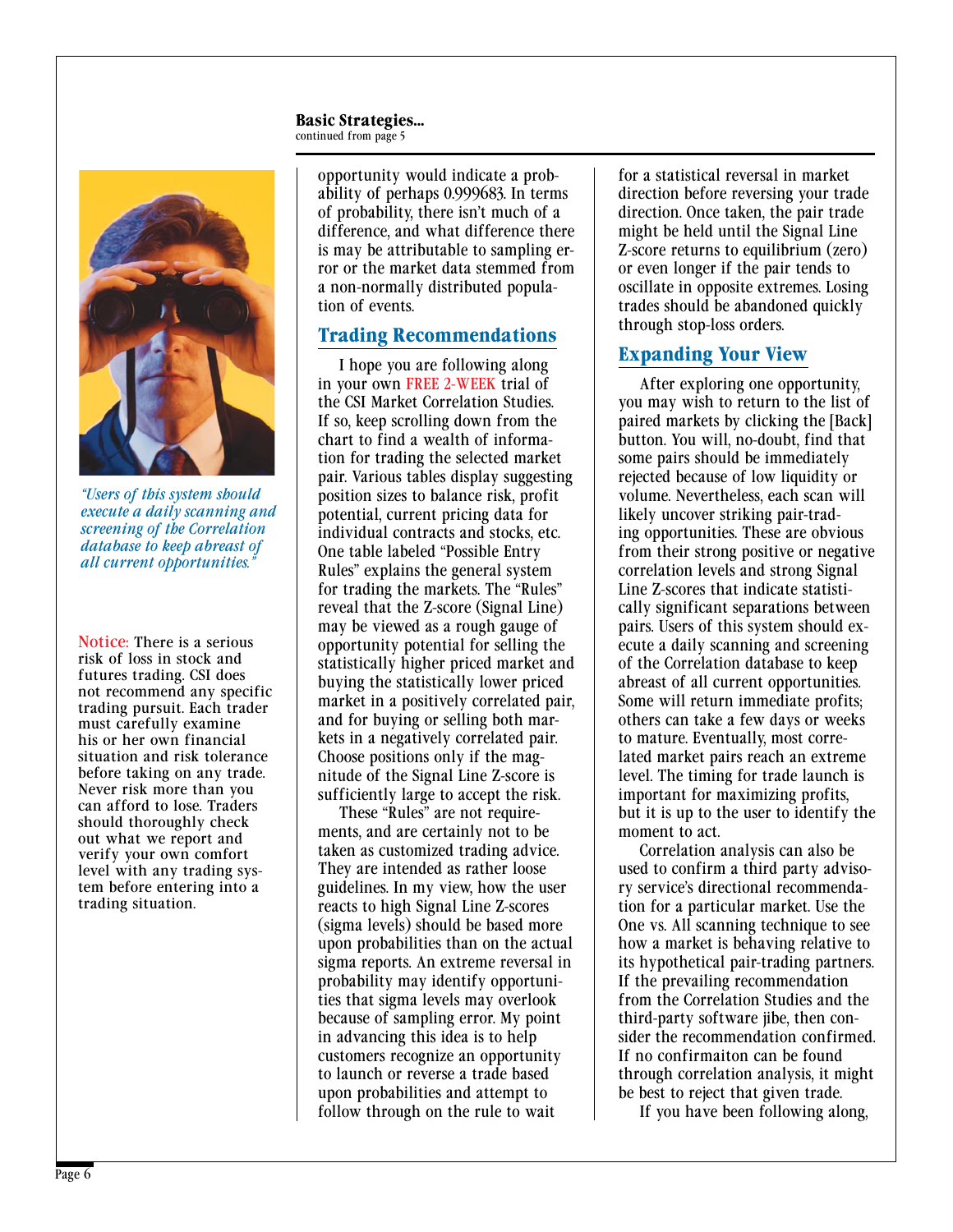then you'll want to try other pairs and look for opportunities in various markets that are of interest to you. If you haven't been following along, this is a great time to sign up for your FREE 2-WEEK trial at www.csidata.com/freetrial and join the adventure. Once you try it out and become convinced that this is the only sensible and secure way to explore the markets, it is easy to convert to a regular subscription, for which discounted annual service is available online.

Be sure to read the next issue of the CSI Technical Journal for Part II of this article, which discusses selecting multiple correlated pairs and building non-correlated portfolios. These can protect you from situations where coincident losses may drive even the seasoned trader from the markets. Each of the techniques for using the CSI Market Correlation Studies offers unique prospects for earning profits while protecting your accumulating wealth.  $\triangleleft$ 

Happy Holidays

Bob Pelletier

# **How Does CSI Do It?**

*Pairing Futures with Stocks and with Other Futures*

In CSI's pair-trading system we expect customers to explore opportunities to engage stocks with other stocks, futures with other futures, or any stock with any future. It is fair to questions how the software analyzes stocks and commodities together. After all, stocks are easy to compare with each other because a stock series always represents prices for specific dates in the past. Comparing stocks with futures or futures with futures is more complex because all futures are, by definition, short lived, eventually expire, and support a calendar of differing delivery months.

Since futures markets, unlike stocks, continually expire at predetermined times, CSI uses a forward averaging method to reduce every futures market into a single series that does not expire. This Perpetual Contract® data focuses upon a constant period forward and incorporates a revolving list of delivery months. This analytical tool, which was trademarked by CSI back in 1974, is essentially an innovative "computed contract" that greatly simplifies intermarket analysis between futures and between futures and stocks. CSI is the only source of Perpetual Contract data, and the CSI Market Correlation Studies are the only in-depth intermarket analysis system using Perpetual Contract Data.  $\triangleleft$ 

# **Compatibility Corner**

*Compatibility Corner is an occasional series that introduces our customers to programs that run on quality CSI data and investment-related services that may be of interest. We at CSI are pleased to be among the preferred data vendors for many third-party investment programs and welcome the opportunity to pass along these notices when space allows. This month we will highlight a new addition to our "Compatible Software Supplier" list, Financial Data Calculator (FDC) by Mathematical Investment Decisions Inc.*

**Financial Data Calculator (FDC)** is a rapid development software environment featuring a natural language interface and powerful builtin functions. Explore, test, and use virtually any trading strategy or analysis processing you may conceive - without professional programming help. Lists of datasets (technical, fundamental, prices, computations) are easily formed and used with our list-based processing. List members can be viewed (complete graphics package included), queried, or manipulated in a fully automated way. Looping and branching are also list based.

The new CSI interface fully integrates the CSI database. In FDC, a CSI portfolio list is a text file of CSI dataset names and desired aliases. Form and select such a list, choose CSI parameters plus start and stop dates, and you have a portfolio (Stocks, commodities, continuous contracts, etc.). The corresponding datasets are then available by name in FDC format and updated each day. Edit portfolios at will - even under program control. Contact Mathematical Investment Decisions Inc. for details. Visit their website at www.financialdatacalculator.com or phone 856.857.9088.